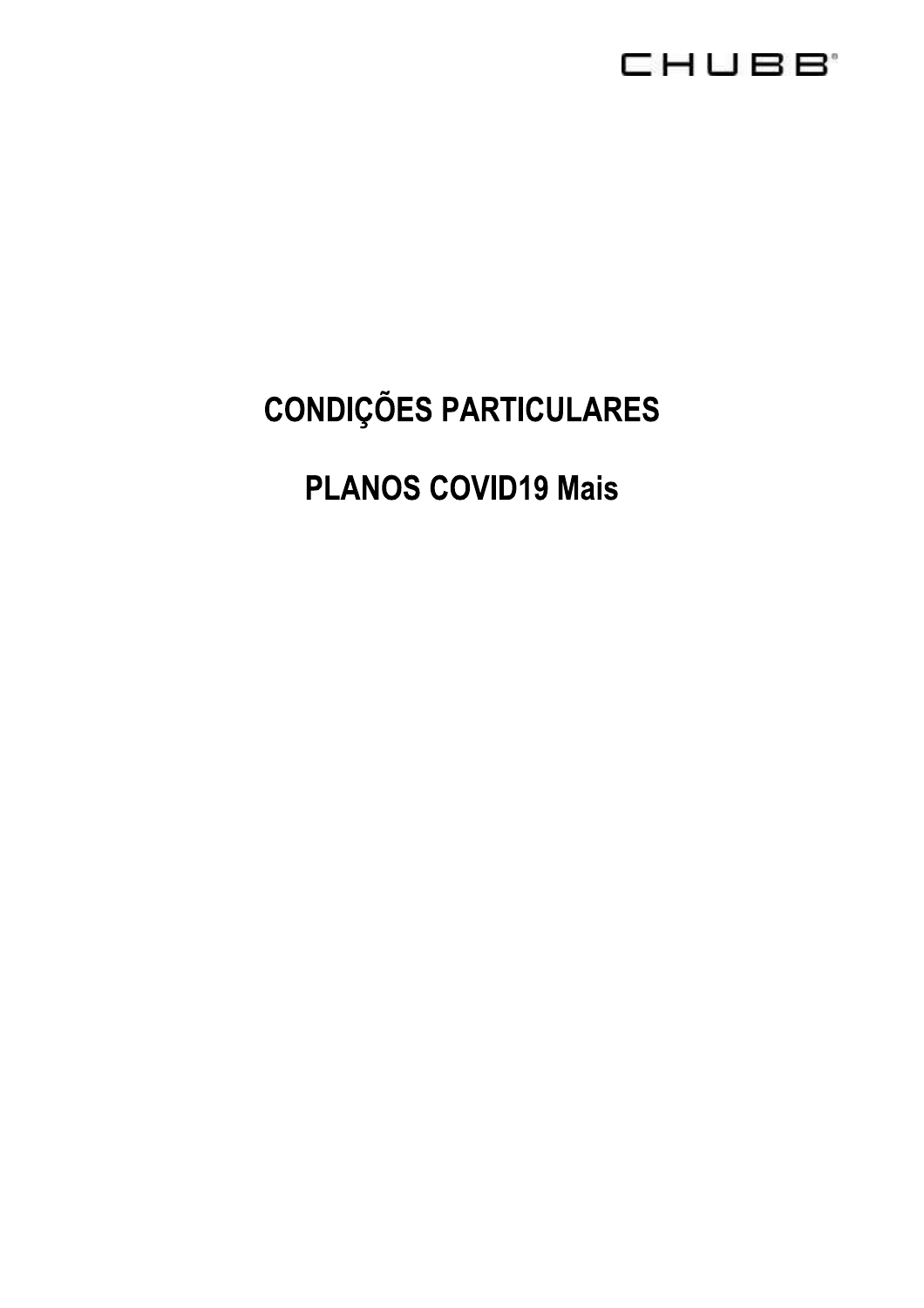

 $\mathbb{R}^2$ São Paulo, 12 de janeiro 2022.

 $\mathbf{r}$ E com satisfação que apresentamos as condições partículares aplicaveis aos planos do Covid 19 Mais.

São Paulo, 12 de janeiro 2022.<br>
É com satisfação que apresentamos as condições particulares foram adicionadas:<br> **1. COBERTURAS DO SEGURO**<br>
As coberturas abaixo relacionadas, subscritas exeventos decorrentes da covid-19, de As coberturas abaixo relacionadas, subscritas exclusivamente para os pianos Covid19 Mais, passam a cobrir os eventos decorrentes da covid-19, de acordo com as seguintes disposições:

#### $\ddot{\phantom{a}}$ COBERTURA ADICIONAL DE PRORROGAÇÃO DE ESTADIA

# RISCOS COBERTOS

Esta cobertura garante, até o capital segurado, o reembolso de até 10 (días) de diarias de hospedagem para o segurado, em caso de prorrogação de estadía incorrida em virtude de acidente pessoal sofrido ou doença de carater subito contraída, inclusive covid-19, em consequencia de um evento coberto, desde ocorrido durante a viagem segurada, impedindo o retorno do segurado ao seu local de origem.

 $\frac{1}{2}$ A Seguradora somente respondera pelo reembolso de até 10 (dez) diarias de nospedagem que a equipe medica do local onde o segurado estiver e a equipe medica indicada pela Seguradora determinarem a necessidade de prolongar o período de estadía, conforme paragrafo anterior.

li.<br>Li No caso de covid-19, o diagnostico devera ser comprovado a Seguradora atraves de exames de RT-PCR, relatorio e/ou laudo do médico credenciado que prestou o atendimento. A presente cobertura para covid-19 não se aplica à bebês de colo, sendo limitada a quarentena de covid-19 imposta ao segurado por ordem de um médico<br>qualificado, não se estendendo a qualquer outra quarentena, inclusive aquelas determinadas de forma ampla A Seguradora somente responderá pelo reembolso de até 10 (dez) diárias de hospedagem que a equipe médica do<br>local onde o segurado estiver e a equipe médica indicada pela Seguradora determinarem a necessidade de prolongar o

#### RISCOS EXCLUÍDOS

Além das exclusões constantes na cláusula  $5^a$  das condições gerais, ressalvados os casos que contrariem essas condições particulares, não estão garantidos por esta cobertura:

- a) qastos com testes de covid-19;
- b) quando a covid-19 do segurado tenha sido atestada antes do início de vigência do bilhete de seguro;
- c) quando o segurado não estiver sob cuidados de médicos qualificados;
- d) tratamentos clínicos ou cirúrgicos que configurem ato ilícito ou antiético;
- e) tratamentos experimentais e medicamentos não reconhecidos pelas autoridades de saúde;<br>f) que envolva viagem especificamente para obter tratamento médico, odontológico ou cosmé
- gue envolva viagem especificamente para obter tratamento médico, odontológico ou cosmético;
- 
- g) viagem quando o segurado foi aconselhado a não viajar por um médico qualificado;<br>h) quarentena ou prorrogação de viagem não solicitada pelo médico qualificado responsável pelo tratamento;
- 
- a) gastos com testes de covid-19;<br>b) quando a covid-19 do segurado tenha sido atestada antes do início de vigência do bilhete de seguro;<br>c) quando o segurado não estiver sob cuidados de médicos qualificados;<br>c) quando o se

# **DEFINICÕES**

Para fins desta cobertura, define-se por: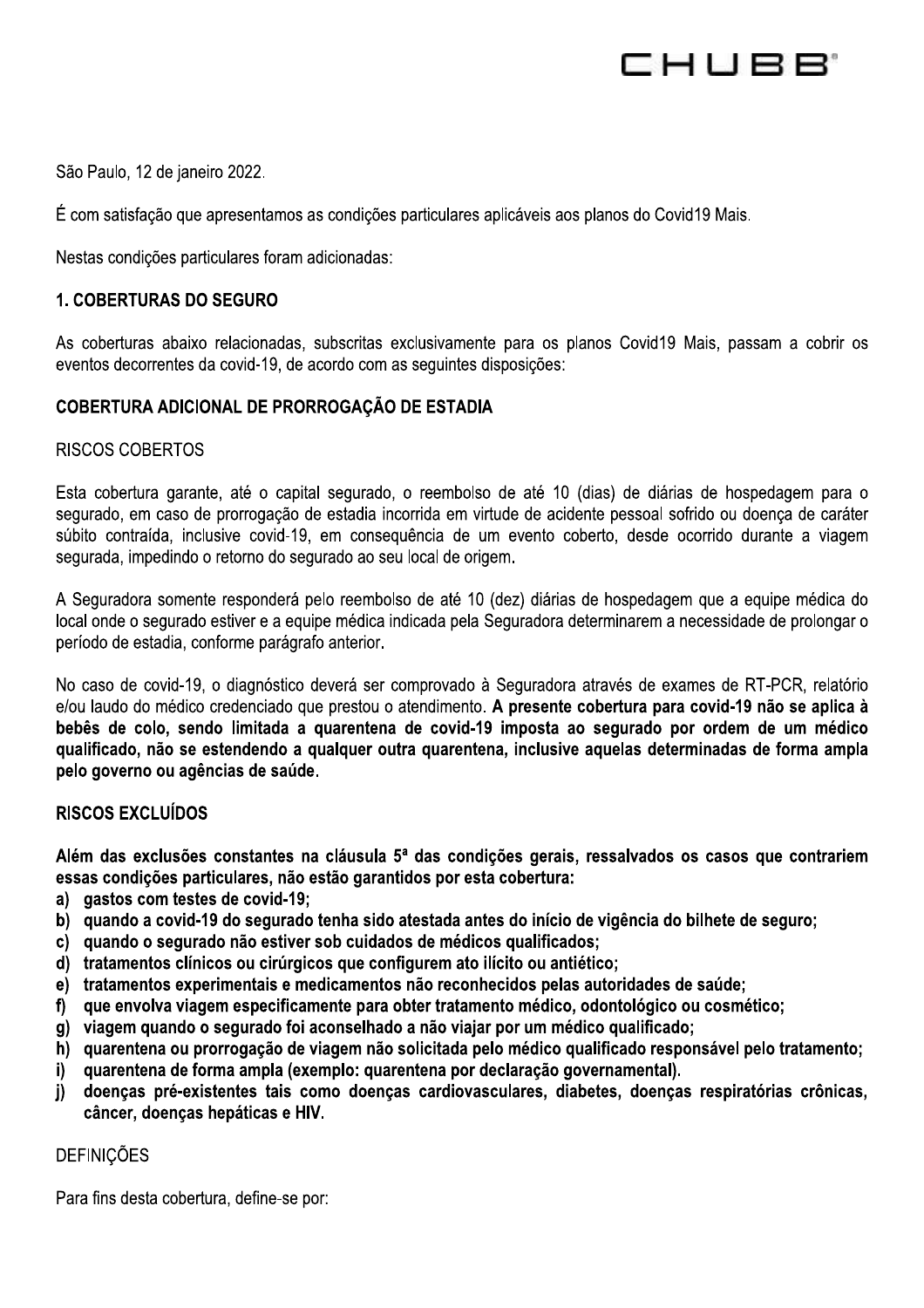CHUBB'

Covid-19: doenca por coronavírus causada pelo vírus SARS-CoV-2 (síndrome respiratória aguda grave coronavírus 2), também conhecida como 2019 novo coronavírus.

Médico Qualificado: médico ou especialista registrado ou licenciado para exercer a medicina de acordo com as leis do país em que pratica, exceto:

- a) a pessoa segurada; ou
- b) o companheiro(a) da pessoa segurada; ou
- c) o membro da família da pessoa segurada, assim considerado, o pai, mãe, sogro, sogra, irmãos, côniuge, filhos e enteados do segurado.

Quarentena: período de isolamento imposto a pessoa portadora ou potencial portadora de doenca contagiosa.

# DATA DO EVENTO

Considera-se como data do evento, para determinação do capital segurado, a data da ocorrência das despesas com diárias de hospedagem.

# DOCUMENTAÇÃO EM CASO DE SINISTRO

Além dos documentos básicos descritos nas condições gerais, deverão ser entregues à Seguradora, em vias originais ou cópias autenticadas, os seguintes documentos:

- a) notas fiscais das diárias de hospedagem:
- b) notas fiscais ou outros comprovantes das despesas efetuadas pelo segurado;
- c) boletim de ocorrência policial, se houver;
- d) carteira nacional de habilitação (CNH), na hipótese do sinistro envolver veículo dirigido pelo segurado;
- e) relatório e/ou laudo preenchido pelo profissional habilitado que prestou o atendimento, com as especificações técnicas e diagnósticos;
- no caso de covid-19: teste RT-PRC positivo da covid-19, bem como prontuário médico atestando a necessidade de  $\mathsf{f}$ guarentena ou prorrogação da viagem por covid-19, fornecido pelo médico responsável pelo tratamento.
- original e cópia da nota fiscal ou qualquer outro documentos legal comprobatório da hospitalização, emitido pela g) instituição hospitalar, se houver.

# COBERTURA ADICIONAL DE RETORNO ANTECIPADO DO SEGURADO

# **RISCOS COBERTOS**

Esta cobertura garante, até o capital segurado, o reembolso das despesas incorridas com o traslado de regresso do segurado ao local de domicílio ou origem da viagem, caso este figue impedido de concluir a viagem segurada, em consequência única e exclusivamente de:

- a) doença, acidente ou falecimento de membro da família;
- b) retorno por problemas na residência do segurado, em decorrência de incêndio, explosão, roubo com danos e/ou violência em seu domicílio, desde que não haja outra pessoa capaz de se encarregar da situação;
- diagnóstico positivo de covid-19, durante a viagem, devidamente comprovado através de exames de RT-PRC,  $C$ relatório e/ou laudo do médico credenciado que prestou o atendimento.

Para fins desta cobertura, considera-se membro da família o pai, mãe, sogro, sogra, irmãos, côniuge, filhos e enteados do segurado.

Caso o retorno antecipado do segurado tenha sido motivado por um diagnóstico positivo de covid-19, a presente cobertura também responderá, dentro do capital segurado, pelas multas e taxas referentes à alteração do voo de retorno do segurado ao seu local de domicílio ou origem da viagem na data inicialmente prevista.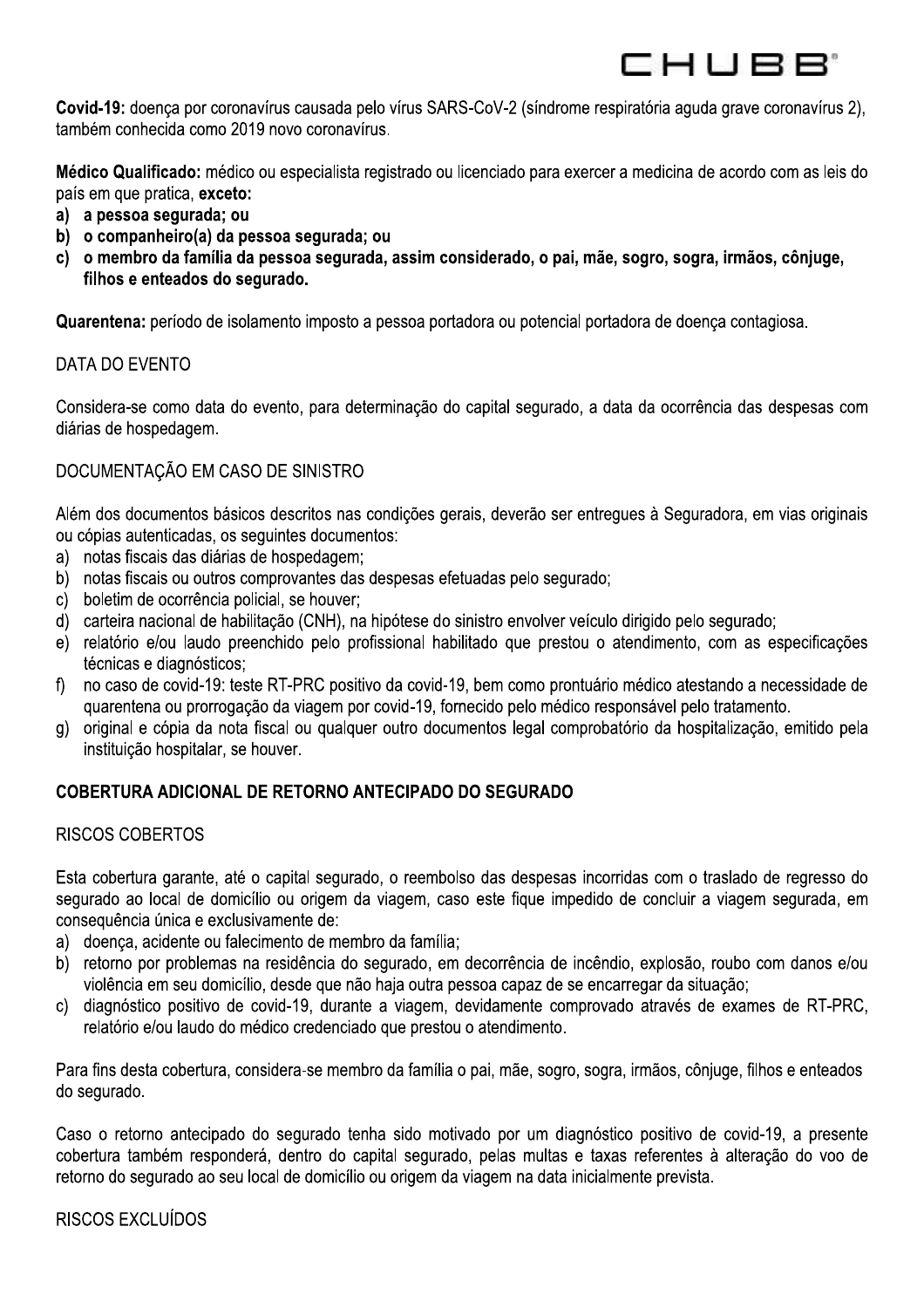

Além das exclusões constantes na cláusula 5<sup>ª</sup> das condições gerais, ressalvados os casos que contrariem essas condições particulares, não estão garantidos por esta cobertura:

- a) incêndio, explosão ou roubo não formalizados junto às autoridades competentes;
- b) quando a covid-19 do segurado tenha sido atestada antes do início de vigência do bilhete de seguro.

#### **DEFINICÕES**

Para fins desta cobertura, define-se por:

Covid-19: doenca por coronavírus causada pelo vírus SARS-CoV-2 (síndrome respiratória aguda grave coronavírus 2). também conhecida como 2019 novo coronavírus.

#### DATA DO EVENTO

Considera-se como data do evento, para determinação do capital segurado, a data constante do documento que ateste o motivo do efetivo retorno do segurado.

#### DOCUMENTAÇÃO EM CASO DE SINISTRO

Além dos documentos básicos descritos nas condições gerais, deverão ser entregues à Seguradora, em vias originais ou cópias autenticadas, os seguintes documentos:

- a) certidão de casamento e cédula de identidade do côniuge, no caso do beneficiário ser côniuge do segurado:;
- b) certidão de nascimento, no caso do beneficiário ser filho do segurado;
- c) anotação na carteira de trabalho ou comprovante de dependentes no INSS e cédula de identidade, no caso do beneficiário ser membro da família do segurado;
- d) faturas e recibos que comprovem os pagamentos efetuados à agência de viagens e/ou operador turístico onde os serviços foram contratados, coincidentes com as declarações feitas pela agência de viagens e/ou operador turístico ou Seguradora:
- e) certidão de óbito devidamente legalizado, em caso de morte. Nas demais garantias, gualquer outro documento que comprove o impedimento do início ou o prosseguimento da viagem e/ou serviços turísticos contratados, como certidões médicas;
- no caso de acidente ou doença, documentação médica completa; f)
- g) carta da agência de viagens e/ou operador turístico, discriminando as penalizações e custos a serem arcados pelo sequrado;
- h) relatório detalhado sobre o evento ocorrido na residência, contendo local, causa, natureza, bens atingidos e extensão dos danos, acompanhado de certidão das autoridades competentes e fotos dos danos no imóvel (se houver):
- h) no caso de covi-19: teste RT-PRC positivo da covid-19, bem como prontuário médico atestando a necessidade de guarentena ou prorrogação da viagem por covid-19, fornecido pelo médico responsável pelo tratamento, e ainda, se e quando aplicável, original e cópia da nota fiscal ou qualquer outro documentos legal comprobatório da hospitalização, emitido pela instituição hospitalar, se houver.
- comprovante do pagamento da multa e taxas de remarcação de voo ou diferenças tarifarias; j)
- $\mathsf{i}$ cópia do bilhete de aéreo original e bilhete remarcado.

#### COBERTURA ADICIONAL DE ACOMPANHANTE EM CASO DE HOSPITALIZAÇÃO

#### **RISCOS COBERTOS**

Esta cobertura garante, até o capital segurado, o reembolso de uma passagem aérea de ida e de volta, classe econômica, à uma pessoa indicada pelo segurado, no caso de acidente pessoal sofrido ou doença de caráter súbito contraída, inclusive covid-19, em consequência de um evento coberto, desde ocorrido durante a viagem segurada, impedindo o retorno do segurado ao seu local de origem.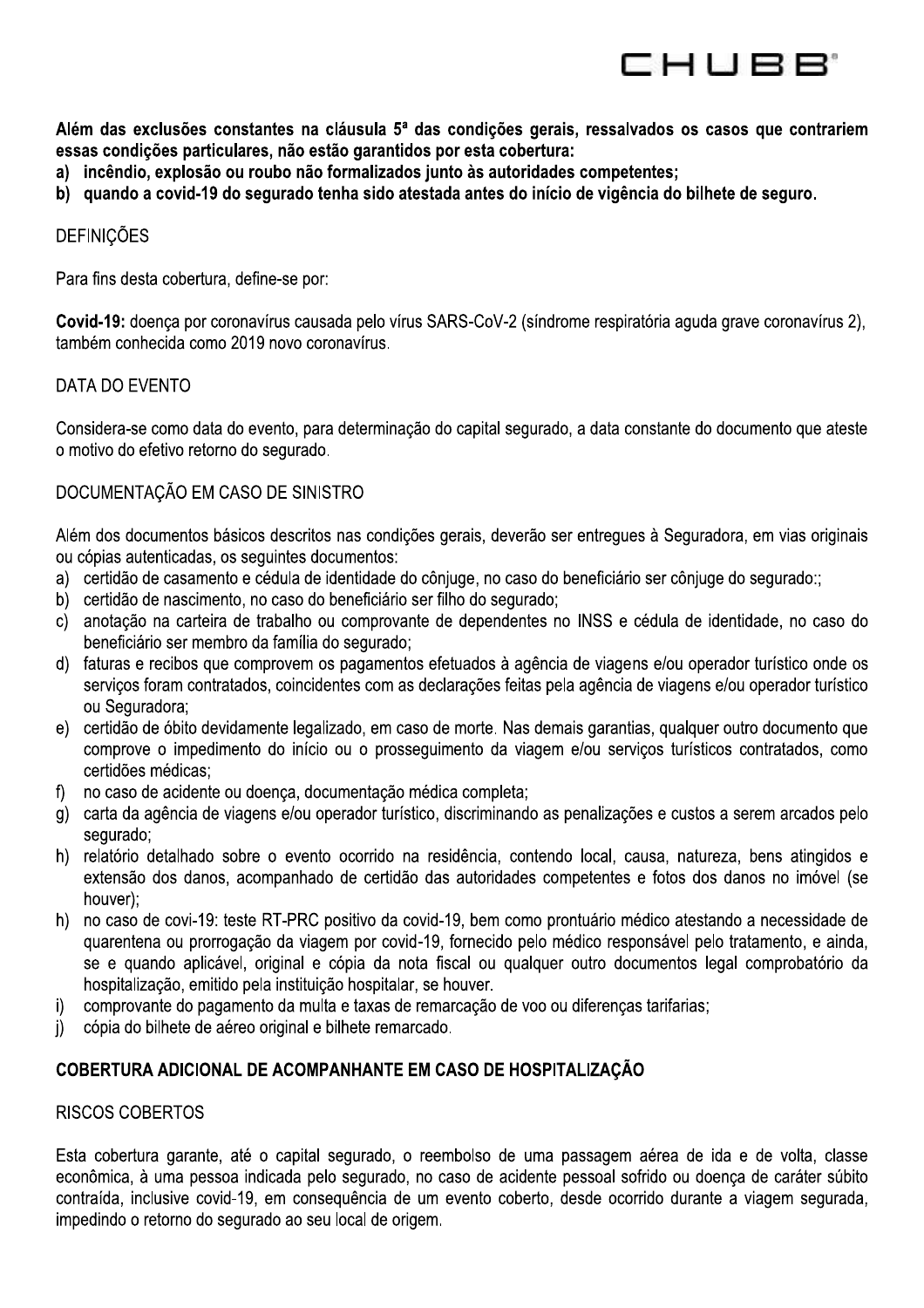Esta cobertura somente poderá ser acionada, quando o segurado estiver viajando sozinho e os médicos do serviço de assistência atestarem a necessidade da sua hospitalização por período superior a 48 (quarenta e oito) horas. No caso de covid-19, o acionamento da presente cobertura está condicionado a que o acompanhamento seja recomendado através de prescrição e/ou relatório e/ou laudo médico.

CHUBB'

#### **RISCOS EXCLUIDOS**

Além das exclusões constantes na cláusula 5<sup>ª</sup> das condições gerais, ressalvados os casos que contrariem essas condições particulares, não estão garantidos por esta cobertura quaisquer despesas de passagens aéreas, quando a covid-19 do segurado tenha sido atestada antes do início de vigência do bilhete de seguro.

#### **DEFINIÇÕES**

Para fins desta cobertura, define-se por:

Covid-19: doença por coronavírus causada pelo vírus SARS-CoV-2 (síndrome respiratória aguda grave coronavírus 2), também conhecida como 2019 novo coronavírus.

#### DATA DO EVENTO

Considera-se como data do evento, para determinação do capital segurado, a data constante do documento que ateste o motivo da efetiva necessidade de acompanhante em caso de hospitalização do segurado.

### DOCUMENTAÇÃO EM CASO DE SINISTRO

Além dos documentos básicos descritos nas condições gerais, deverão ser entregues à Seguradora, em vias originais ou cópias autenticadas, os seguintes documentos:

- a) boletim de ocorrência policial, se houver:
- b) notas fiscais e outros comprovantes originais das despesas efetuadas pelo segurado;
- c) carteira nacional de habilitação (CNH), na hipótese do sinistro envolver veículo dirigido pelo segurado;
- d) relatório ou laudo preenchido pelo profissional habilitado que prestou o atendimento, com as especificações técnicas e diagnósticos:
- e) relatório ou laudo preenchido pelo médico atestando a necessidade de um acompanhante;
- no caso de covid-19: teste RT-PRC positivo da covid-19, bem como prontuário médico atestando a necessidade de  $\mathsf{f}$ quarentena ou prorrogação da viagem por covid-19, fornecido pelo médico responsável pelo tratamento;
- g) original e cópia da nota fiscal ou qualquer outro documentos legal comprobatório da hospitalização, emitido pela instituição hospitalar, se houver.

#### **COBERTURA ADICIONAL DE HOSPEDAGEM DE ACOMPANHANTE**

#### **RISCOS COBERTOS**

Esta cobertura garante, até o capital segurado, o reembolso de até 10 (dias) de diárias de hospedagem, bem como uma passagem aérea de ida e de volta, classe econômica, à uma pessoa indicada pelo segurado, devido a sua hospitalização resultante de acidente pessoal sofrido ou doença de caráter súbito contraída, inclusive covid-19, em consequência de um evento coberto, desde ocorrido durante a viagem segurada.

No caso de covid-19, o diagnóstico deverá ser comprovado à Seguradora através de exames de RT-PCR, relatório e/ou laudo do médico credenciado que prestou o atendimento. A presente cobertura para covid-19 não se aplica à bebês de colo nem ao acompanhante, sendo limitada a quarentena de covid-19 imposta ao segurado por ordem de um médico qualificado, não se estendendo a qualquer outra quarentena, inclusive aquelas determinadas de forma ampla pelo governo ou agências de saúde.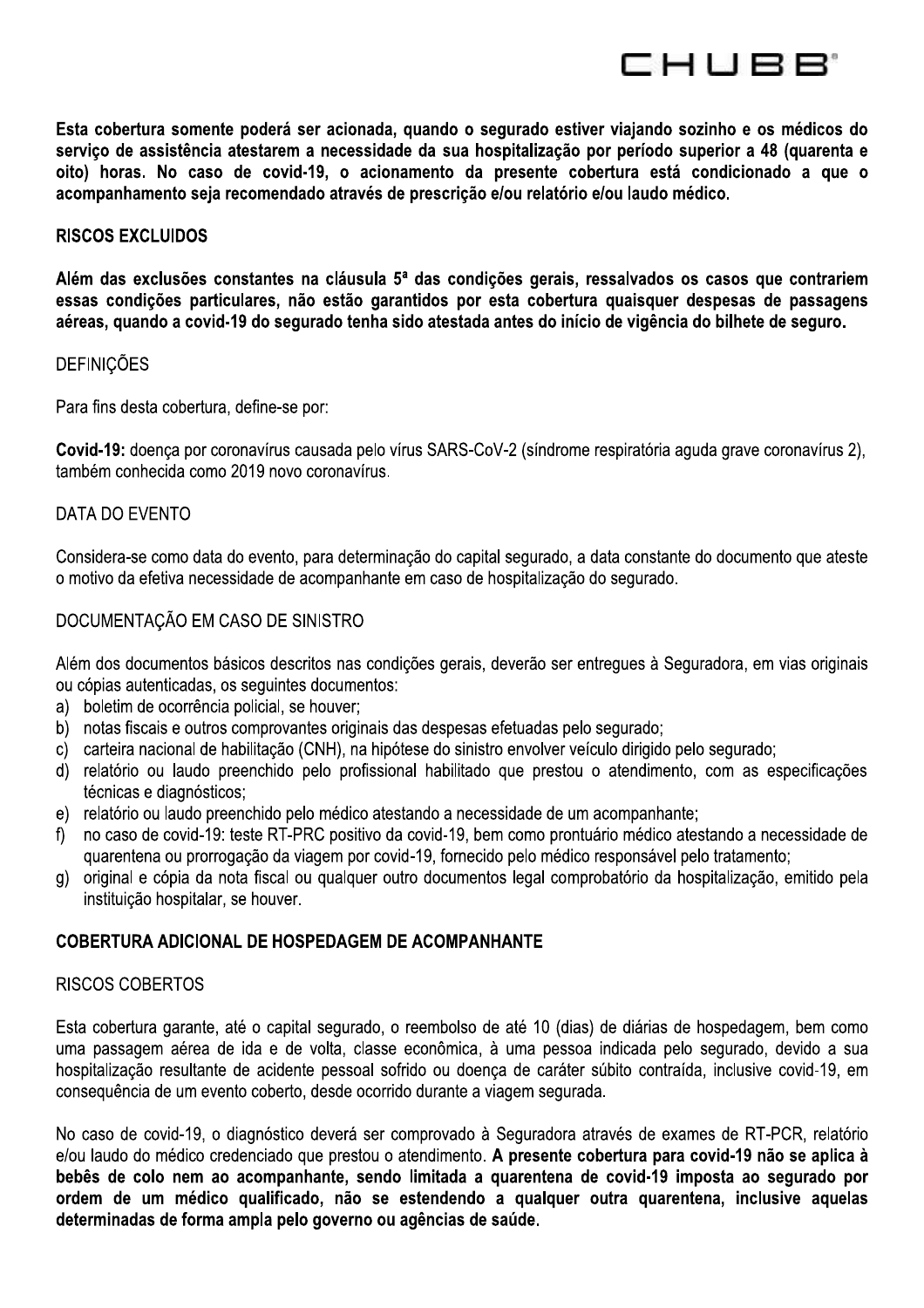CHUBB'

# **RISCOS EXCLUÍDOS**

Além das exclusões constantes na cláusula 5<sup>ª</sup> das condições gerais, ressalvados os casos que contrariem essas condições particulares, não estão garantidos por esta cobertura quaisquer despesas, quando a covid-19 do segurado tenha sido atestada antes do início de vigência do bilhete de seguro.

### **DEFINIÇÕES**

Para fins desta cobertura, define-se por:

Covid-19: doença por coronavírus causada pelo vírus SARS-CoV-2 (síndrome respiratória aguda grave coronavírus 2), também conhecida como 2019 novo coronavírus.

Médico Qualificado: médico ou especialista registrado ou licenciado para exercer a medicina de acordo com as leis do país em que pratica, exceto:

- a) a pessoa segurada; ou
- b) o companheiro(a) da pessoa segurada; ou
- c) o membro da família da pessoa segurada, assim considerado, o pai, mãe, sogro, sogra, irmãos, côniuge, filhos e enteados do segurado.

Quarentena: período de isolamento imposto a pessoa portadora ou potencial portadora de doenca contagiosa.

#### DATA DO EVENTO

Considera-se como data do evento, para determinação do capital segurado, a data constante do documento que ateste o motivo da efetiva necessidade de acompanhante em caso de hospitalização do segurado.

### DOCUMENTAÇÃO EM CASO DE SINISTRO

Além dos documentos básicos descritos nas condições gerais, deverão ser entregues à Seguradora, em vias originais ou cópias autenticadas, os seguintes documentos:

- a) boletim de ocorrência policial, se houver;
- b) notas fiscais e outros comprovantes originais das despesas efetuadas pelo segurado;
- c) carteira nacional de habilitação (CNH), na hipótese do sinistro envolver veículo dirigido pelo segurado;
- d) relatório ou laudo preenchido pelo profissional habilitado que prestou o atendimento, com as especificações técnicas e diagnósticos:
- e) relatório ou laudo preenchido pelo médico atestando a necessidade de um acompanhante:
- no caso de covid-19: teste RT-PRC positivo da covid-19, bem como prontuário médico atestando a necessidade de  $\mathsf{f}$ guarentena ou prorrogação da viagem por covid-19, fornecido pelo médico responsável pelo tratamento;
- g) original e cópia da nota fiscal ou gualguer outro documentos legal comprobatório da hospitalização, emitido pela instituição hospitalar, se houver.

#### **2. PREMISSAS**

As condições aqui apresentadas estão de acordo com a Resolução CNSP 315, de 26 de setembro de 2014.

Todo material informativo, de marketing e comunicação com referência ao seguro viagem deve ser previamente aprovado pela Seguradora.

Os planos divulgados com base nas condições acima, poderão ser ofertados apenas nas agências e operadoras com as quais os REPRESENTANTES DE SEGURO CHUBB possuem relacionamento comercial.